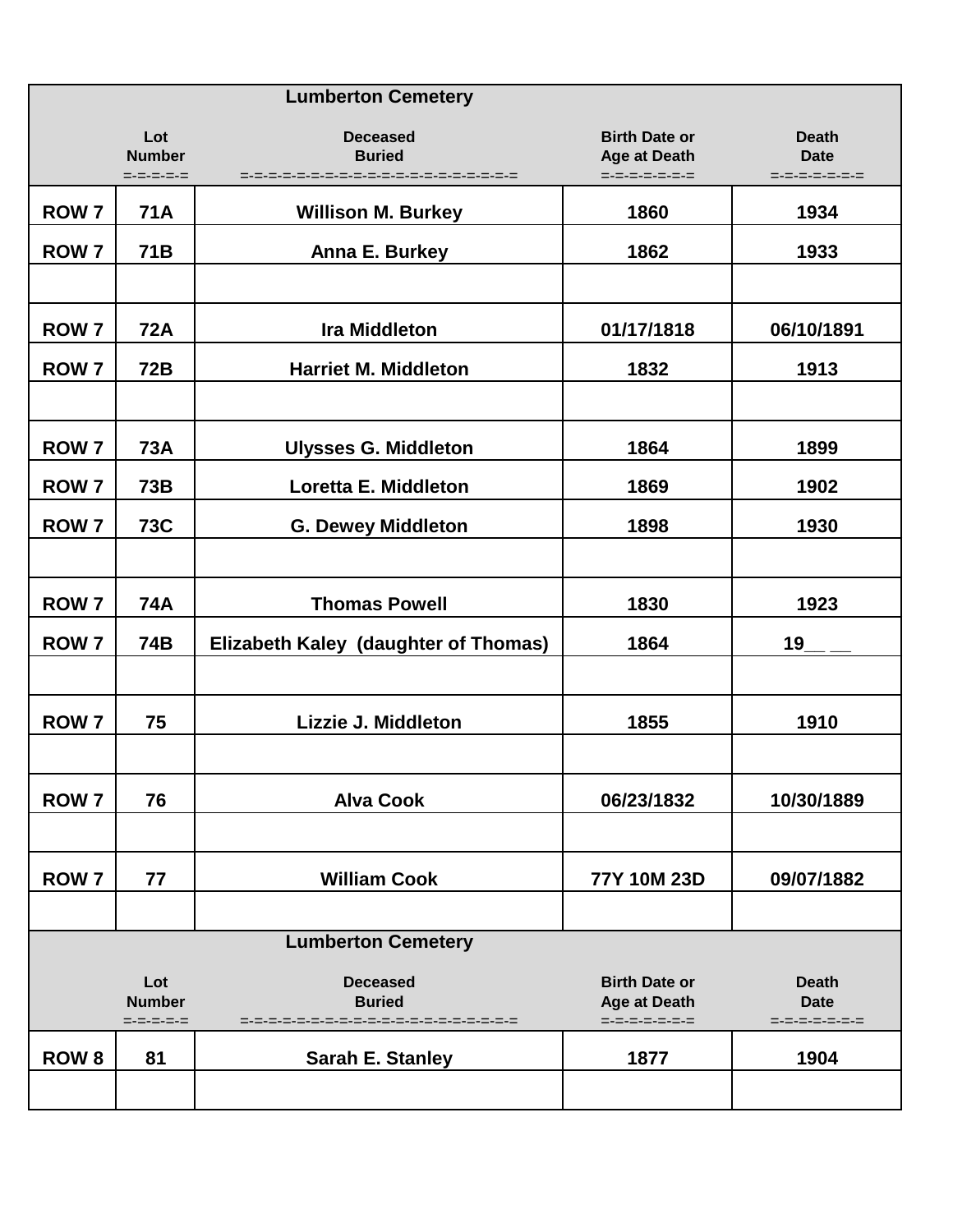| <b>ROW 8</b>     | 82  | Infant Krikbride (daughter of M & M.E.) | 9 days     | 12/17/1892 |
|------------------|-----|-----------------------------------------|------------|------------|
|                  |     |                                         |            |            |
| <b>ROW 8</b>     | 83A | Sarah Kirkbride, wife of Robert         | 78Y 6M 13D | 01/26/1883 |
| <b>ROW 8</b>     | 83B | <b>Robert Kirkbride</b>                 | 78Y 1M 4D  | 11/03/1878 |
| <b>ROW 8</b>     | 83C | <b>James S. Kirkbride</b>               | 51Y 8M 12D | 10/29/1888 |
|                  |     |                                         |            |            |
| <b>ROW 8</b>     | 84A | <b>Watson Kirkbride</b>                 | 02/03/18xx | 05/19/1878 |
| <b>ROW 8</b>     | 84B | Huldah J. Kirkbride                     | 80Y 4M 17D | 10/02/1894 |
|                  |     |                                         |            |            |
| <b>ROW 8</b>     | 85  | <b>Elizabeth (Heston) Smith</b>         | 1821       | 1899       |
|                  |     |                                         |            |            |
| <b>ROW 8</b>     | 86  | <b>Tillie Smith</b>                     | 25 yrs     | 03/17/1878 |
|                  |     |                                         |            |            |
| <b>ROW 8</b>     | 87  | H.M. Horner<br>(wife of Thomas Powell)  | 1829       | 1911       |
|                  |     |                                         |            |            |
| <b>ROW 8</b>     | 88  | Miranda Hoyle (wife of W.H. Hoyle)      | ????       | 02/15/1884 |
|                  |     |                                         |            |            |
| ROW <sub>8</sub> | 89  | <b>Lewis H. Powell</b>                  | ????       | ????       |
|                  |     |                                         |            |            |
| ROW <sub>9</sub> | 91A | Amy S. Brown                            | ????       | ????       |
| ROW <sub>9</sub> | 91B | <b>Josiah Brown</b>                     | ????       | ????       |
|                  |     |                                         |            |            |
| ROW <sub>9</sub> | 92  | <b>Moses Brown</b>                      | 02/24/1829 | 09/13/1899 |
|                  |     |                                         |            |            |
| ROW <sub>9</sub> | 93  | <b>Martha S. Arner</b>                  | 1838       | 1916       |
|                  |     |                                         |            |            |
| ROW <sub>9</sub> | 94  | <b>Attie Smith</b>                      | 75 yrs     | 1869       |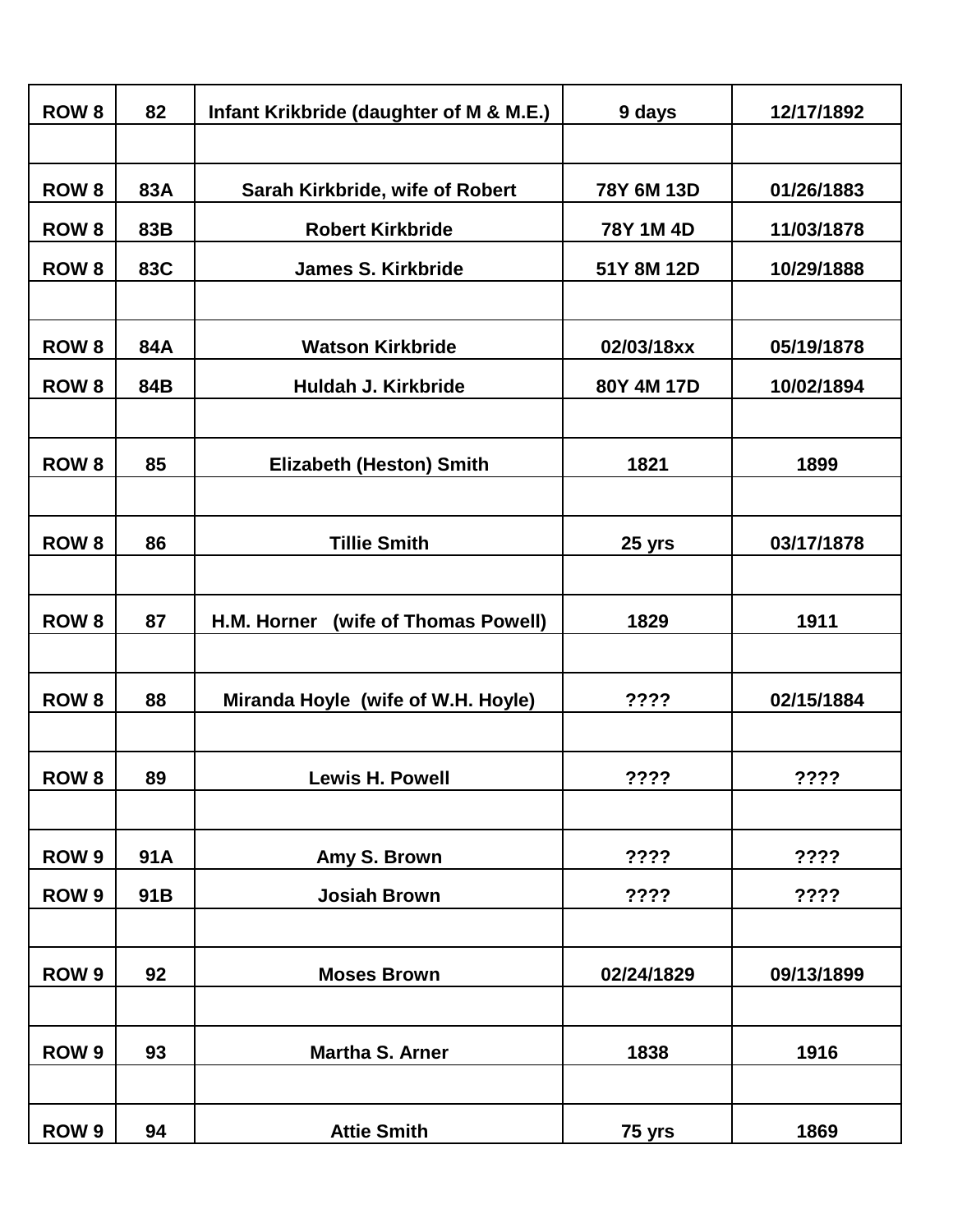|               |                                   | <b>Lumberton Cemetery</b>                                |                                                              |                                              |
|---------------|-----------------------------------|----------------------------------------------------------|--------------------------------------------------------------|----------------------------------------------|
|               | Lot<br><b>Number</b><br>=-=-=-=-= | <b>Deceased</b><br><b>Buried</b><br>-=-=-=-=-=-=-=-=-=-= | <b>Birth Date or</b><br><b>Age at Death</b><br>=-=-=-=-=-=-= | <b>Death</b><br><b>Date</b><br>=-=-=-=-=-=-= |
| <b>Row 10</b> | 101                               | <b>William H. Kirkbride</b>                              | 02/17/1857                                                   | 09/10/1931                                   |
| <b>Row 10</b> | 102                               | <b>May (Silver) Kirkbride</b>                            | 09/23/1857                                                   | 09/06/1929                                   |
| <b>Row 10</b> | 103                               | <b>Frank Gee Silver</b>                                  | 1861                                                         | 1924                                         |
| <b>Row 10</b> | 104                               | Julia A. Silver (wife of Allen Silver)                   | 56Y-9M-4D                                                    | 01/04/1894                                   |
| <b>Row 10</b> | 105A                              | <b>Lloyd Day</b>                                         | 10 days                                                      | 01/27/1905                                   |
| <b>Row 10</b> | 105B                              | <b>Alice Mary Day</b>                                    | 4 mon                                                        | 10/21/1903                                   |
| <b>Row 10</b> | 105C                              | <b>Adna Frederic Day</b>                                 | 1901                                                         | 1920                                         |
| <b>Row 10</b> | 105D                              | <b>Fred Day</b>                                          | 07/20/1854                                                   | 03/20/1911                                   |
| <b>Row 10</b> | 106A                              | Solon F. Day                                             | 79Y-5M-9D                                                    | 12/20/1893                                   |
| <b>Row 10</b> | 106B                              | Elizabeth B. Day                                         | 06/08/1830                                                   | 05/27/1908                                   |
| <b>Row 10</b> | 107A                              | <b>Olive C. Linton</b>                                   | 1842                                                         | 1919                                         |
| <b>Row 10</b> | 108B                              | <b>Charles E. Linton</b>                                 | 09/06/1836                                                   | 01/22/1896                                   |
| <b>Row 10</b> | 108A                              | unreadable                                               |                                                              |                                              |
| <b>Row 10</b> | 108B                              | <b>Adna B. Silver</b>                                    | 79 yrs                                                       | 06/12/1880                                   |
| <b>Row 10</b> | 108C                              | Adna B. Silver                                           | 73 yrs                                                       | 08/26/1868                                   |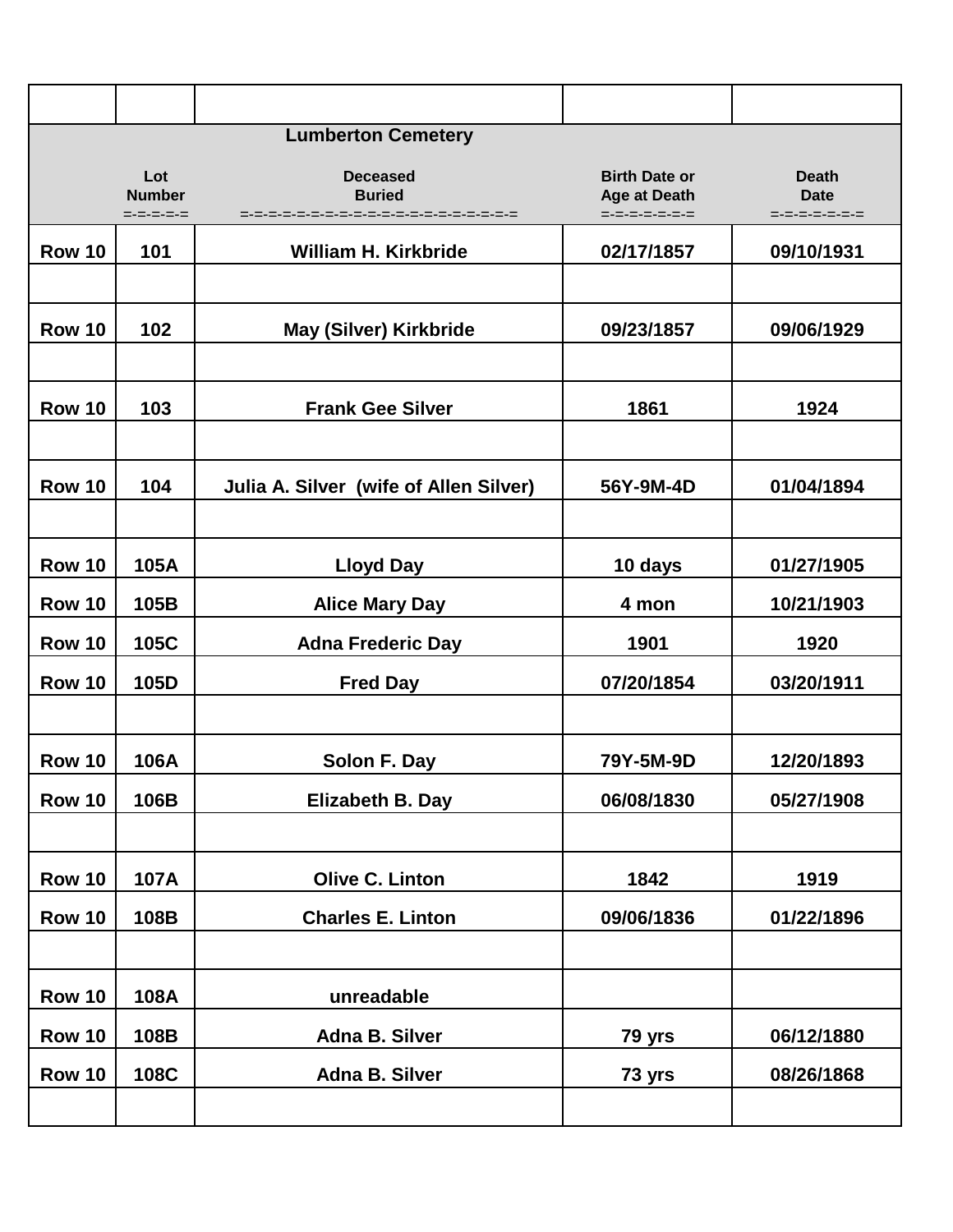| <b>Row 10</b> | 109                               | <b>Elizabeth B. Smith</b>                | ????                                                         | 1866                                         |
|---------------|-----------------------------------|------------------------------------------|--------------------------------------------------------------|----------------------------------------------|
|               |                                   |                                          |                                                              |                                              |
|               |                                   | <b>Lumberton Cemetery</b>                |                                                              |                                              |
|               | Lot<br><b>Number</b><br>=-=-=-=-= | <b>Deceased</b><br><b>Buried</b>         | <b>Birth Date or</b><br><b>Age at Death</b><br>=-=-=-=-=-=-= | <b>Death</b><br><b>Date</b><br>=-=-=-=-=-=-= |
| <b>Row 11</b> | <b>111A</b>                       | <b>Laura F. Detimore</b>                 | 1910                                                         | 1967                                         |
| <b>Row 11</b> | 111B                              | <b>Mary T. Detimore</b>                  | 1867                                                         | 1922                                         |
|               |                                   |                                          |                                                              |                                              |
| <b>Row 11</b> | <b>112A</b>                       | Diana C. Townsend, wife of Dillon        | 55Y-4M-11D                                                   | 05/25/1891                                   |
| <b>Row 11</b> | 112B                              | <b>Dillon Townsend</b>                   | 60Y-6M-29D                                                   | 10/19/1887                                   |
|               |                                   |                                          |                                                              |                                              |
| <b>Row 11</b> | <b>113A</b>                       | <b>Charles Betts</b>                     | 76Y-4M-28D                                                   | 09/12/1882                                   |
| <b>Row 11</b> | 113B                              | <b>Elizabeth Betts</b>                   | 71 yrs                                                       | 11/03/1873                                   |
|               |                                   |                                          |                                                              |                                              |
| <b>Row 11</b> | 114                               | <b>Sarah Townsend</b>                    | 75Y-8M-7D                                                    | 08/08/1908                                   |
|               |                                   |                                          |                                                              |                                              |
| <b>Row 11</b> | 115                               | <b>Jemima Shaw</b>                       | 71Y-9M-17D                                                   | 12/18/1878                                   |
|               |                                   |                                          |                                                              |                                              |
| <b>Row 11</b> | 116A                              | <b>Jonathan Townsend</b>                 | 48Y-5M-28D                                                   | 8/24/1844                                    |
| <b>Row 11</b> | 116B                              | Ann Townsend, wife of Jonnathan          | 74Y-3M-13D                                                   | 11/03/1870                                   |
|               |                                   |                                          |                                                              |                                              |
| <b>Row 11</b> | <b>117A</b>                       | <b>Hannah Townsend</b>                   | 01/31/1836                                                   | 05/15/1914                                   |
| <b>Row 11</b> | 117B                              | <b>Margaret Townsend (wife of Gomly)</b> | 19Y-3M                                                       | 11/30/1850                                   |
|               |                                   |                                          |                                                              |                                              |
| <b>Row 11</b> | 118                               | <b>Aaron Townsend</b>                    | 13 yrs                                                       | 1836                                         |
|               |                                   |                                          |                                                              |                                              |
| <b>Row 11</b> | 119                               | <b>Joseph Townsend</b>                   | 17Y-3M-23D                                                   | 10/25/1848                                   |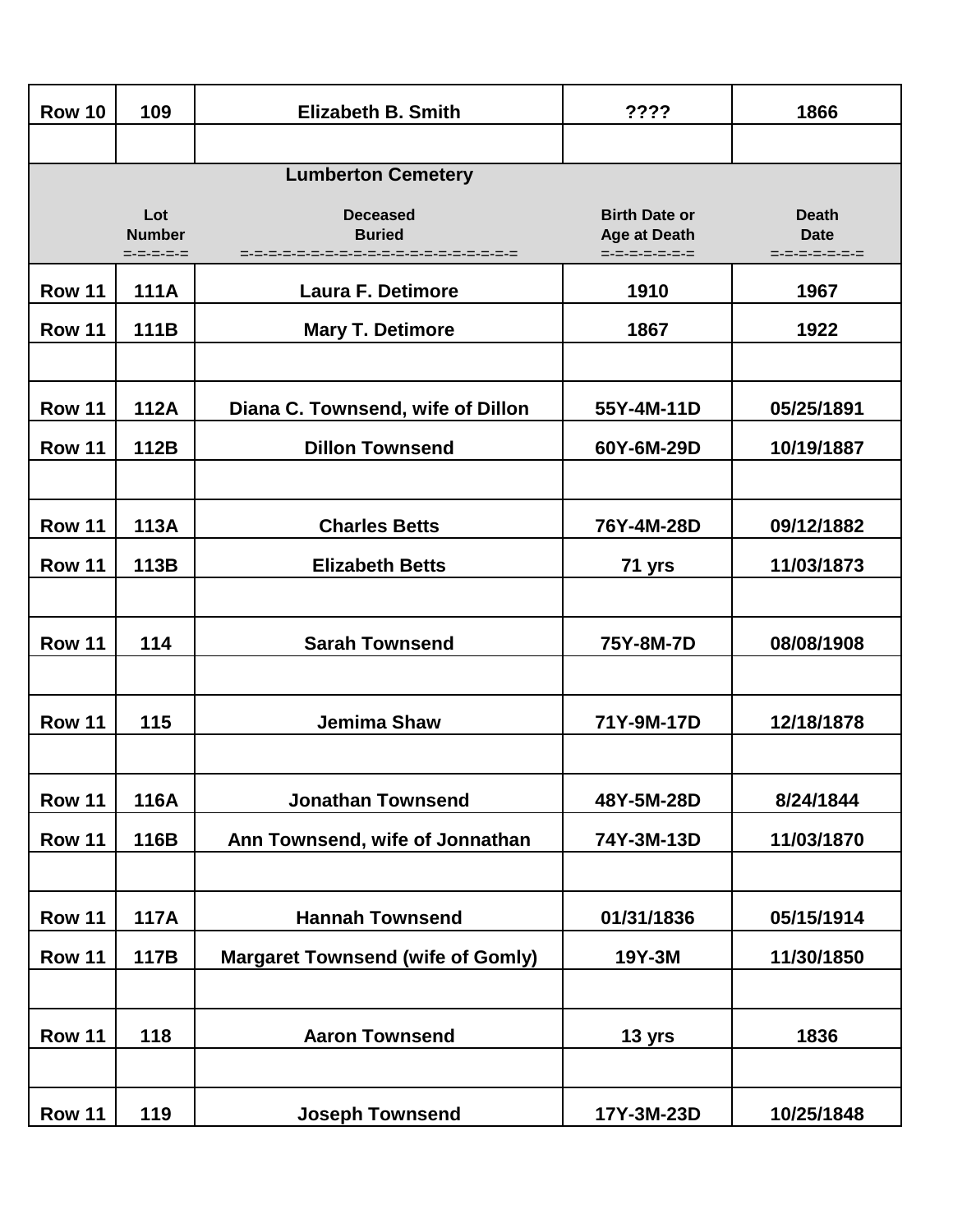| <b>Row 12</b> | 121                                       | wooden marker                    |                                                              |                                              |
|---------------|-------------------------------------------|----------------------------------|--------------------------------------------------------------|----------------------------------------------|
|               |                                           |                                  |                                                              |                                              |
| <b>Row 12</b> | 122A                                      | <b>Edward S. Bradshaw</b>        | 1849                                                         | 1915                                         |
| <b>Row 12</b> | 122B                                      | Eliza J. Bradshaw                | 1851                                                         | 1930                                         |
|               |                                           |                                  |                                                              |                                              |
| <b>Row 12</b> | 123A                                      | <b>James A. Bradshaw</b>         | 1863                                                         | 1915                                         |
| <b>Row 12</b> | 123B                                      | Mary E. Bradshaw                 | 1870                                                         | ????                                         |
|               |                                           |                                  |                                                              |                                              |
| <b>Row 12</b> | 124A                                      | Jane E. Bradshaw                 | 58 yrs                                                       | 10/22/1896                                   |
| <b>Row 12</b> | 124B                                      | <b>William A. Bradshaw</b>       | 56Y-17D                                                      | 08/17/1881                                   |
|               |                                           |                                  |                                                              |                                              |
| <b>Row 12</b> | 125                                       | Mary Ann Brown (wife of Samuel)  | 21Y 7M 29D                                                   | 06/18/1810                                   |
|               |                                           |                                  |                                                              |                                              |
| <b>Row 12</b> | 126                                       | <b>Sarah Bradshaw</b>            | 61y 4m                                                       | 02/19/1832                                   |
|               |                                           |                                  |                                                              |                                              |
|               |                                           | <b>Lumberton Cemetery</b>        |                                                              |                                              |
|               | Lot<br><b>Number</b><br>$= - = - = - = -$ | <b>Deceased</b><br><b>Buried</b> | <b>Birth Date or</b><br><b>Age at Death</b><br>=-=-=-=-=-=-= | <b>Death</b><br><b>Date</b><br>=-=-=-=-=-=-= |
| <b>Row 13</b> | 131A                                      | <b>Susanna Holeman</b>           | 61 yrs                                                       | 08/20/1872                                   |
| <b>Row 13</b> | 131B                                      | <b>Mary Betts</b>                | 1817                                                         | 1905                                         |
| <b>Row 13</b> | 131C                                      | <b>Joel Betts</b>                | 26Y 2M 8D                                                    | 10/23/1890                                   |
|               |                                           |                                  |                                                              |                                              |
| <b>Row 13</b> | 132A                                      | <b>Joseph Shinn</b>              | 78Y 8M 17D                                                   | 08/18/1894                                   |
| <b>Row 13</b> | 132B                                      | ? Shinn                          | ????                                                         | ????                                         |
|               |                                           |                                  |                                                              |                                              |
| <b>Row 14</b> | 141A                                      | <b>Civil War Veteran</b>         |                                                              |                                              |